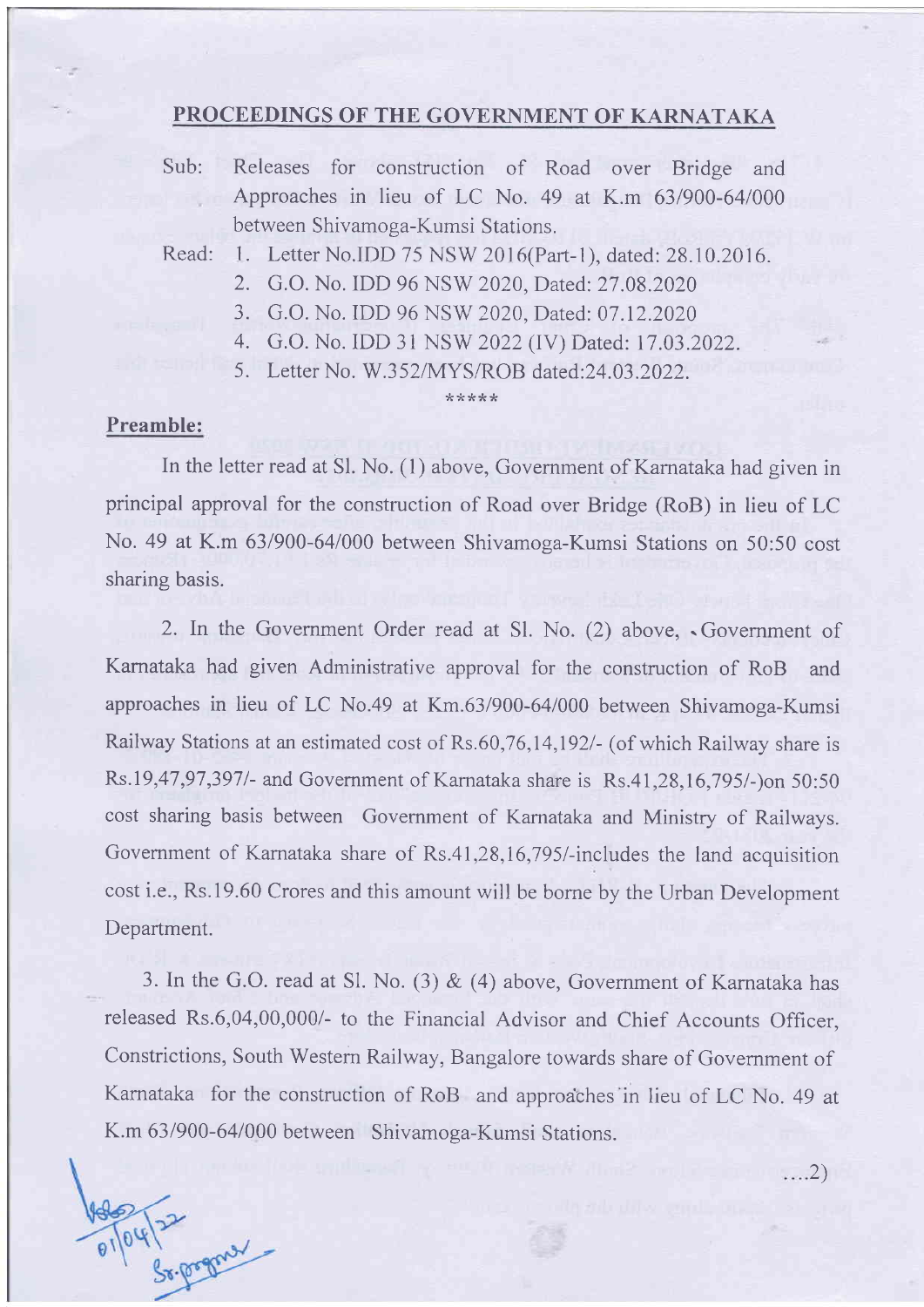4. In the letter read at Sl. No. (5) above, The Chief Engineer (Construction/North), Bengaluru Cantonment, South Western Railway in his letter no.W.352/MYS/RoB/ dated: 24.03.2022 has requested to arrange the balance funds for early completion of RoBs.

6. The proposal of Chief Engineer (Construction/North), Bengaluru Cantonment, South Western Railway has been examined in detail and hence this order.

## GOVERNMENT ORDER NO: IDD 92 NSW 2020 BENGALURU, DATED: 30.03.2022

In the circumstances explained in the preamble, after careful examination of the proposal, Government is hereby accorded for release Rs.1,91,70,000/- (Rupees One Crore Ninety One Lakh Seventy Thousand only) to the Financial Advisor and Chief Accounts Officer, Constrictions, South Western Railway, Bangalore towards share of Govemment of Karnataka for the construction of RoB and approaches in lieu of LC No. 49 at K.m 63/900-64/000 between Shivamoga-Kumsi Stations.

2. The expenditure shall be met under the Head of Account 5465-01- 190-3- 04-21l- K-ride ROB/RUB Projects- Investments" out of the budget provision for the year 2021-22.

3. The Director, K-RIDE, Bengaluru is authorized to draw the amount on <sup>a</sup> payee's receipt, dully countersigned by the Under Secretary to Government, Infrastructure Development, Ports & Inland Water Transport Department. K-RIDE shall in turn deposit the same with the Financial Advisor and Chief Accounts Officer, Constrictions, South Western Railway, Bangalore.

4. Financial Advisor and Chief Accounts Officer, Constrictions, South Western Railway, Bangalore shall fumish Utilization Certificate and Chief Engineer/Construction, South Western Railway, Bengaluru shall submit physical progress report along with the photographs.

 $-2-$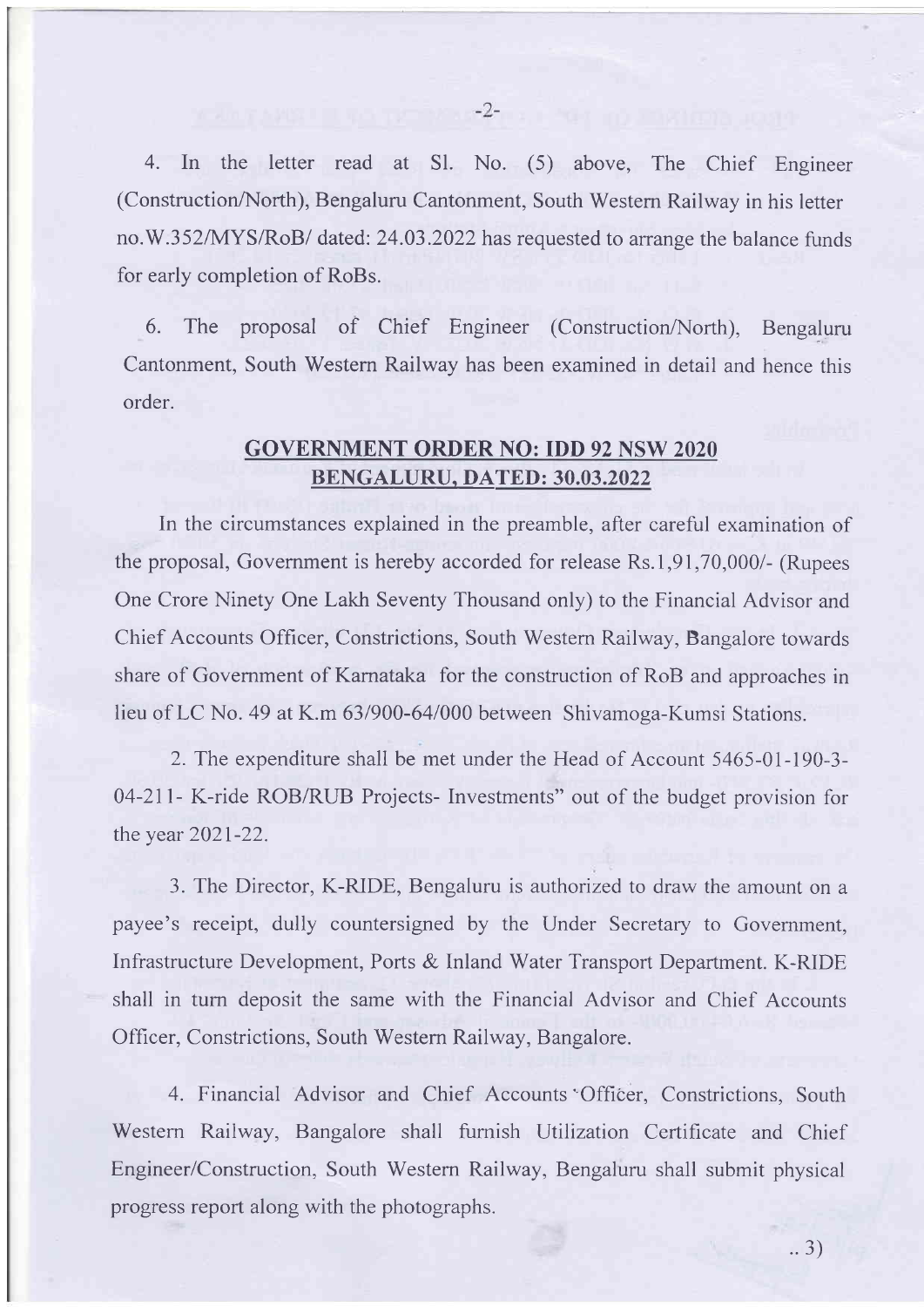5. This order is issued with the concurrence of Finance Department Endorsement No. FD 298 Exp-1/2021, dated: 30.03.2022 and with the financial powers delegated to Principal Secretaries/Secretaries to Govemment vide G.O.No: FD 01 TFP 2021, Dated: 31.12.2021.

> By Order and in the name of the Governor of Karnataka

S. N. Kalavarti (S.N.Kalavathi) Under Secretary to Government-1, Infrastructure Development, Ports and Inland Water Transport Department.

- 1. The Principal Accountant General in Karnataka  $(A & E)$  (Audit I, II, & III), Office of the Principal Accountant General in Kamataka, AAD Section, Main Building, Opposite KPSC Office, Bengaluru-01.
- 2. The General Manager, South Western Railway, Keshwapur, Hubballi.
- 3. The Additional Chief Secretary, Public Works Department, 3'd Floor, Vikasa Soudha, Bengaluru.
- 4. The Chief Engineer (Construction), South Western Railway, Keshwapur, Hubballi.
- 5. The Chief Engineer (Central), Construction, South Western Railway, Bangalore Cantonment, Bangalore.
- 6. The Commissioner, TNMC, Khanija Bhavan, Bengaluru
- 7. Managing Director, K-Ride, Samparka Soudha, 1st Block, Rajajinagar, Bengaluru.
- 8. The Under Secretary (Exp-l), Finance Department, Vidhana Soudha, Bengaluru.
- 9. The Director, PPP Cell, Infrastructure Development, Ports and Inland Water Transport Department, Vikasa Soudha, Bengaluru. - to update in IDD website
- 10. PS to Additional Chief Secretary, Infrastructure Development, Ports Inland and Water Transport Department, Vikasa Soudha, Bengaluru.
- 11. PA to Additional Secretary, Infrastructure Development Ports Inland and Water Transport Department, Vikasa Soudha, Bengaluru.

 $****$ 

12. S. G. File / Spare copies.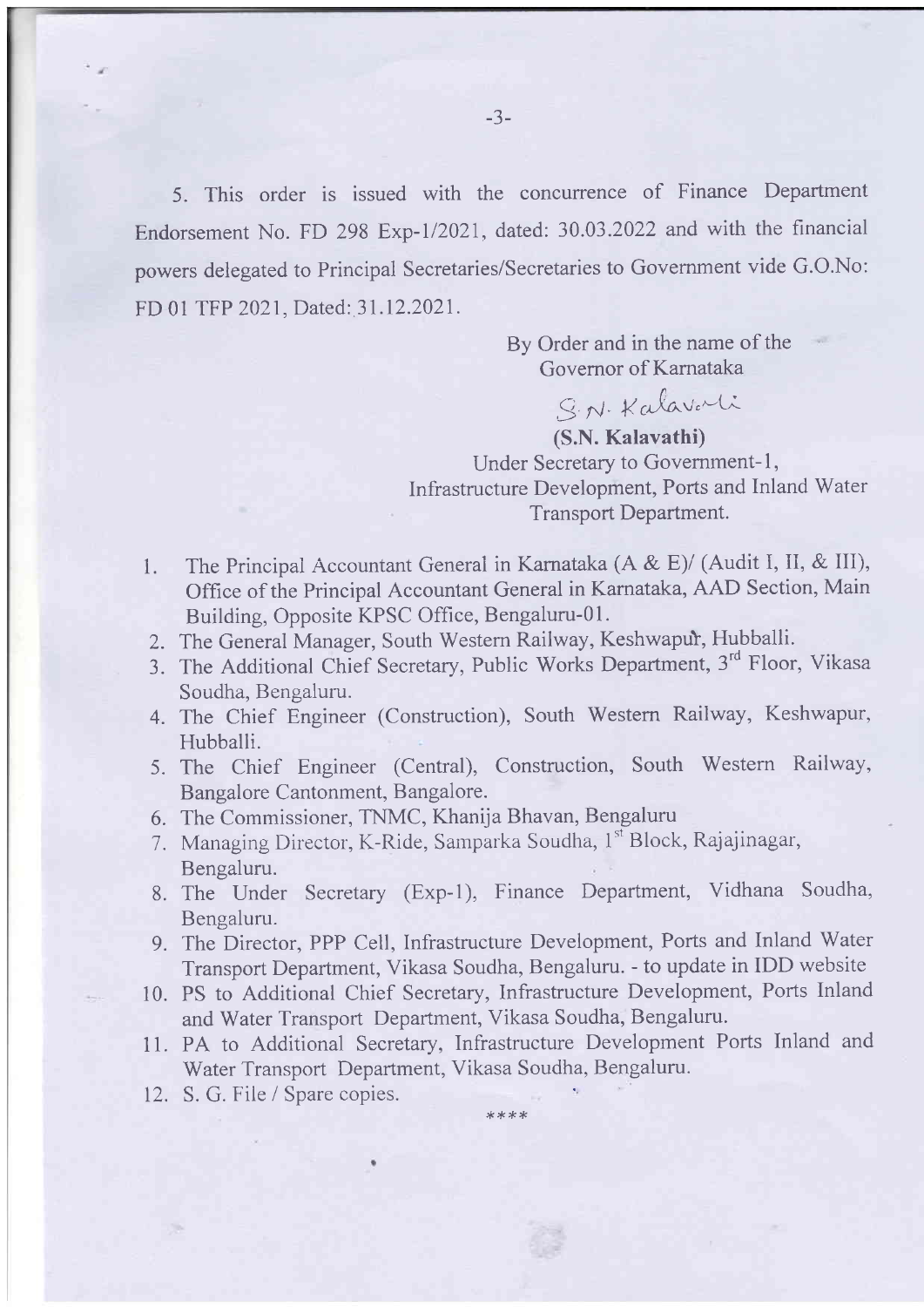# GOVERNMENT OF KARNATAKA

No.IDD 92 NSW <sup>2020</sup> Karnataka Government Secretariat, Vikasa Soudha, Bangalore, dated: 31.03.2022

### CORRIGENDUM

In G.O.No. IDD 92 NSW 2020 dated 30.03.2022, the following sentence appearing at Sl. No. (1) of the order portion " In the circumstances explained in the preamble, after careful examination of the proposal, Government is hereby accorded for release Rs.1,91,70,000/- (Rupees One Crore Ninety One Lakh Seventy Thousand only) to the Financial Advisor and Chief Accounts officer. Construction, South Western Railwav, Bangalore towards share of Government of Karnataka for the construction of RoB and approaches in lieu of LC No. 49 at K.m 63/900-64/000 between Shivamoga-Kumsi Stations".

### shall be read as:-

"In the circumstances explained in the preamble, after careful examination of the proposal, Government is hereby accorded for release Rs.1,91,30,526/- (Rupees One Crore Ninety One Lakh Thirty Thousand Five Hundred and Twenty Six only) to the Financial Advisor and chief Accounts Officer, Constriction, South Western Railway, Bangalore towards share of Govemment of Karnataka for the construction of RoB and approaches in lieu of LC No. 49 at K.m 631900-64/000 between Shivamoga-Kumsi Stations".

By order and in the name of the

(S.N. Kalavathi) Under Secretary to Government, Infrastructure Development Department<br>  $\overline{2}$ : 080 - 2203 4130.

To:

- The Principal Accountant General in Karnataka (A & E)/ (Audit I, II, & III), Office of the Principal Accountant General in Karnataka, AAD Section, Main Building, Opposite KPSC Office, Bengaluru-0 <sup>1</sup>. 1.
- 2. The General Manager, South Western Railway, Keshwapur, Hubballi.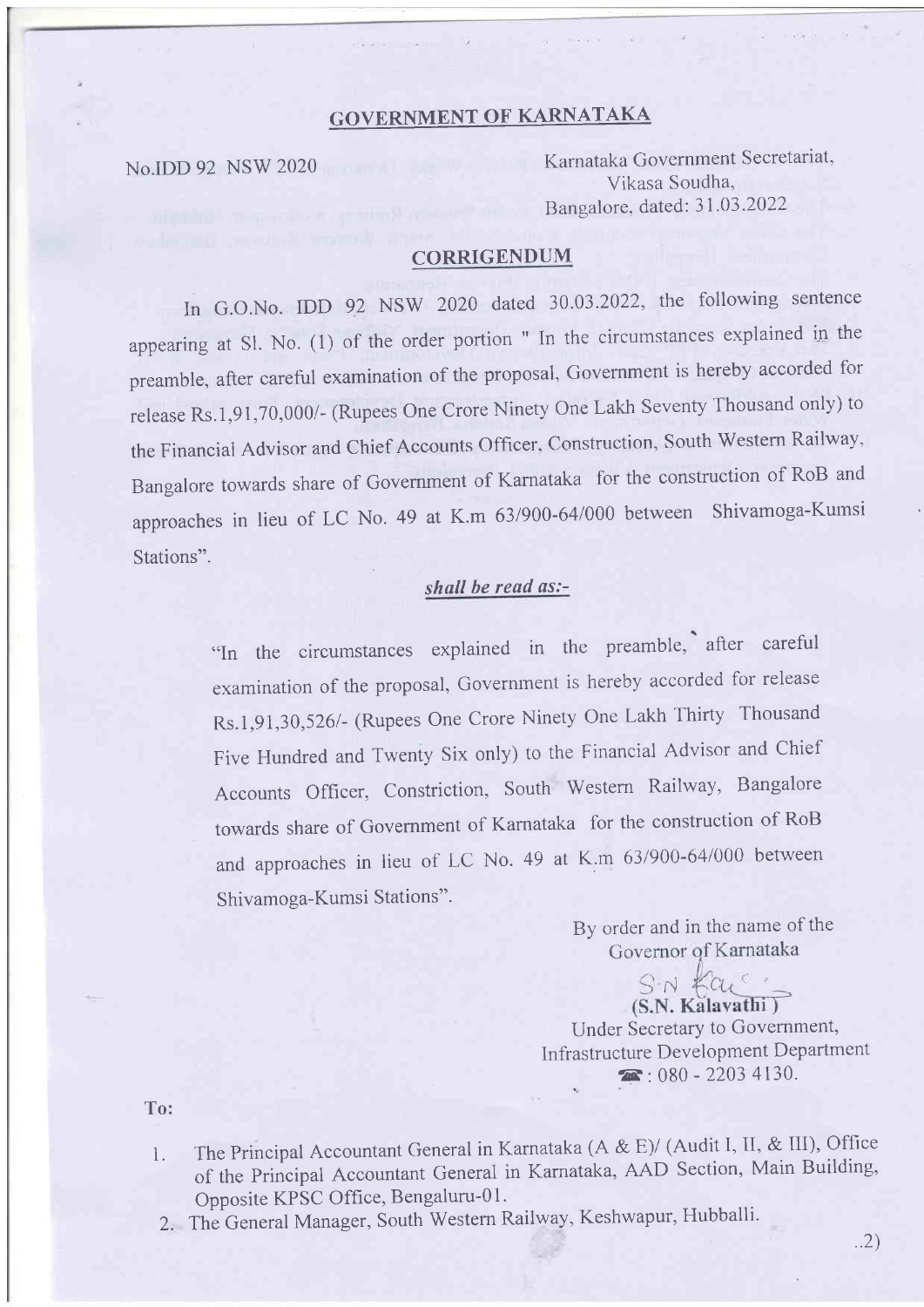- -2-
- 3. The Additional Chief Secretary, Public Works Department, 3'd Floor, Vikasa Soudha, Bengaluru.
- 4. The Chief Engineer (Construction), South Western Railway, Keshwapur, Hubballi.
- 5. The Chief Engineer (Central), Construction, South Western Railway, Bangalore Cantonment, Bangalore.
- 6. The Comrnissioner, TNMC, Khanija Bhavan, Bengaluru
- 7. Managing Director, K-Ride, Samparka Soudha, 1st Block, Rajajinagar, Bengaluru.
- 8. The Under Secretary (Exp-1), Finance Department, Vidhana Soudha, Bengaluru.
- 9. The Director, PPP Cell, Infrastructure Development, Ports and Inland Water Transport Department, Vikasa Soudha, Bengaluru. - to update in IDD website
- 10. PS to Additional Chief Secretary, Infrastructure Development, Ports Inland and Water Transport Department, Vikasa Soudha, Bengaluru.
- <sup>1</sup>1. PA to Additional Secretary, Infrastructure Development Ports Inland and Water Transport Department, Vikasa Soudha, Bengaluru.